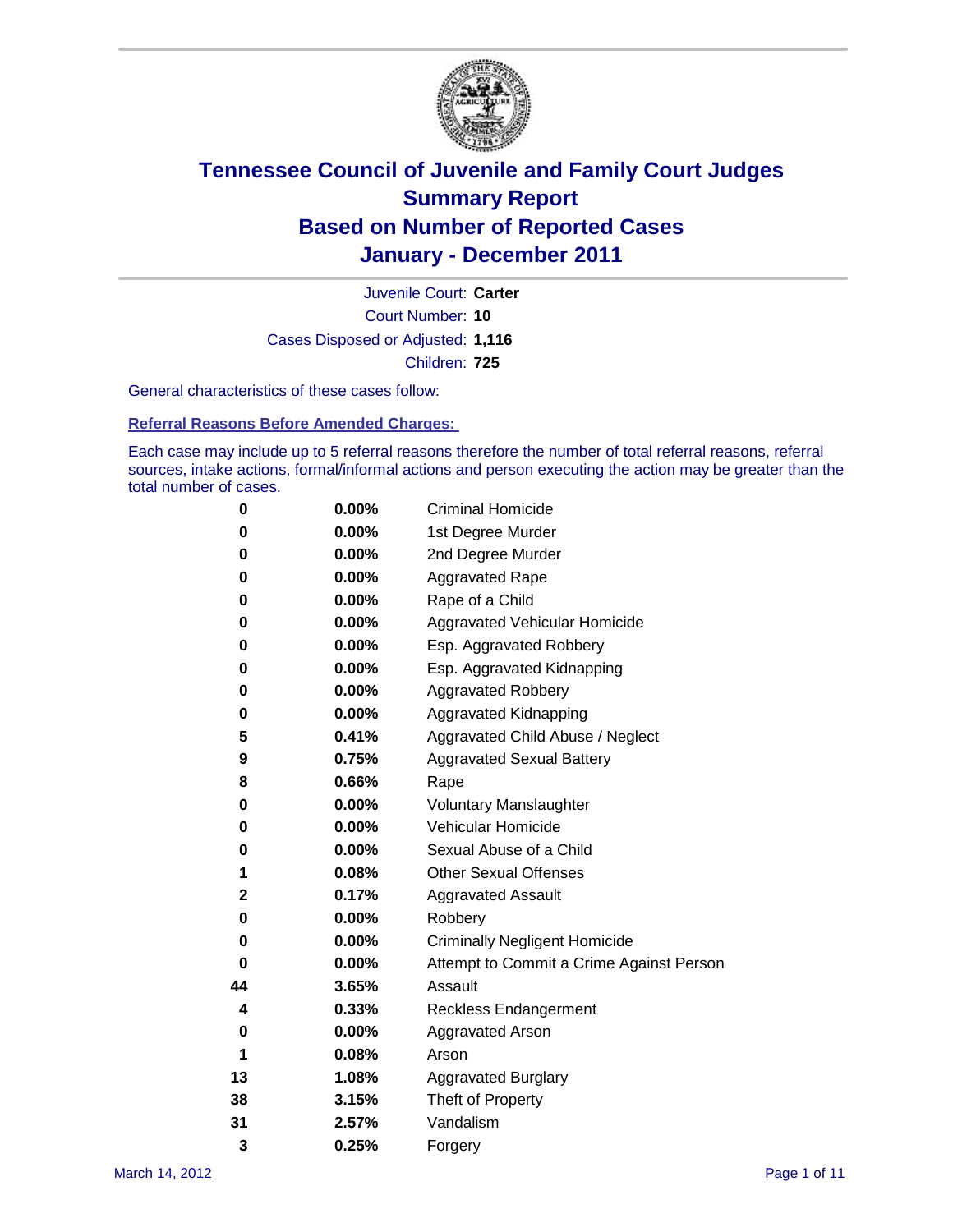

Court Number: **10** Juvenile Court: **Carter** Cases Disposed or Adjusted: **1,116** Children: **725**

#### **Referral Reasons Before Amended Charges:**

Each case may include up to 5 referral reasons therefore the number of total referral reasons, referral sources, intake actions, formal/informal actions and person executing the action may be greater than the total number of cases.

| $\bf{0}$ | 0.00% | <b>Worthless Checks</b>                                     |
|----------|-------|-------------------------------------------------------------|
| 11       | 0.91% | Illegal Possession / Fraudulent Use of Credit / Debit Cards |
| 12       | 0.99% | <b>Burglary</b>                                             |
| 0        | 0.00% | Unauthorized Use of a Vehicle                               |
| 0        | 0.00% | <b>Cruelty to Animals</b>                                   |
| 0        | 0.00% | Sale of Controlled Substances                               |
| 6        | 0.50% | <b>Other Drug Offenses</b>                                  |
| 0        | 0.00% | Possession of Controlled Substances                         |
| 0        | 0.00% | <b>Criminal Attempt</b>                                     |
| 0        | 0.00% | Carrying Weapons on School Property                         |
| 6        | 0.50% | Unlawful Carrying / Possession of a Weapon                  |
| 1        | 0.08% | <b>Evading Arrest</b>                                       |
| 0        | 0.00% | Escape                                                      |
| 0        | 0.00% | Driving Under Influence (DUI)                               |
| 2        | 0.17% | Possession / Consumption of Alcohol                         |
| 2        | 0.17% | Resisting Stop, Frisk, Halt, Arrest or Search               |
| 0        | 0.00% | <b>Aggravated Criminal Trespass</b>                         |
| 4        | 0.33% | Harassment                                                  |
| 0        | 0.00% | Failure to Appear                                           |
| 1        | 0.08% | Filing a False Police Report                                |
| 0        | 0.00% | Criminal Impersonation                                      |
| 4        | 0.33% | <b>Disorderly Conduct</b>                                   |
| 4        | 0.33% | <b>Criminal Trespass</b>                                    |
| 11       | 0.91% | <b>Public Intoxication</b>                                  |
| 0        | 0.00% | Gambling                                                    |
| 74       | 6.13% | <b>Traffic</b>                                              |
| 0        | 0.00% | <b>Local Ordinances</b>                                     |
| 2        | 0.17% | Violation of Wildlife Regulations                           |
| 1        | 0.08% | Contempt of Court                                           |
| 43       | 3.56% | Violation of Probation                                      |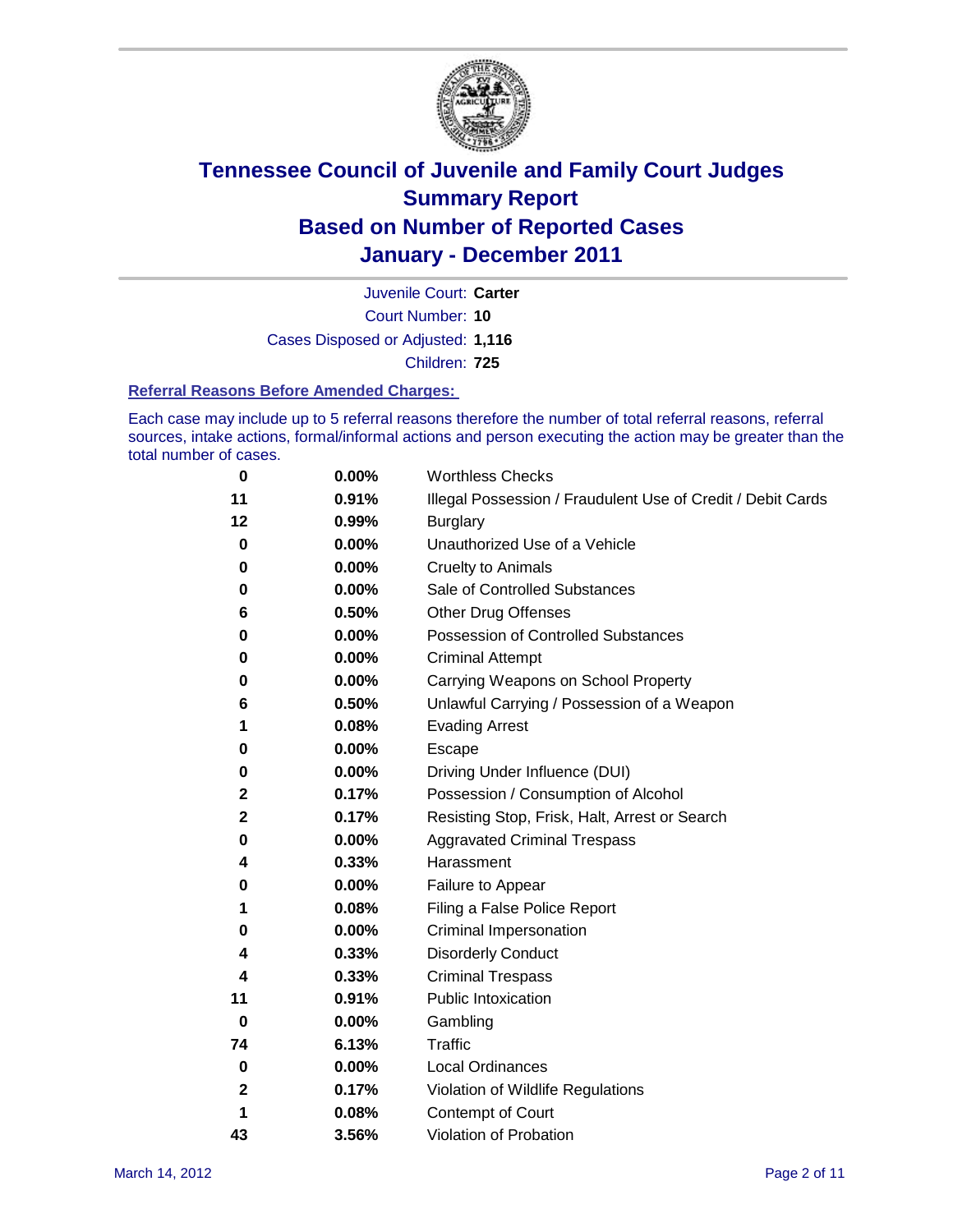

Court Number: **10** Juvenile Court: **Carter** Cases Disposed or Adjusted: **1,116** Children: **725**

#### **Referral Reasons Before Amended Charges:**

Each case may include up to 5 referral reasons therefore the number of total referral reasons, referral sources, intake actions, formal/informal actions and person executing the action may be greater than the total number of cases.

| 1                       | 0.08%    | Violation of Aftercare                 |
|-------------------------|----------|----------------------------------------|
| $\overline{\mathbf{4}}$ | 0.33%    | <b>Unruly Behavior</b>                 |
| 70                      | 5.80%    | Truancy                                |
| 6                       | 0.50%    | In-State Runaway                       |
| 0                       | 0.00%    | Out-of-State Runaway                   |
| 13                      | 1.08%    | Possession of Tobacco Products         |
| 0                       | 0.00%    | Violation of a Valid Court Order       |
| 0                       | 0.00%    | Violation of Curfew                    |
| 0                       | $0.00\%$ | <b>Sexually Abused Child</b>           |
| $\bf{0}$                | 0.00%    | <b>Physically Abused Child</b>         |
| 203                     | 16.82%   | Dependency / Neglect                   |
| 15                      | 1.24%    | Termination of Parental Rights         |
| 0                       | $0.00\%$ | <b>Violation of Pretrial Diversion</b> |
| 0                       | 0.00%    | Violation of Informal Adjustment       |
| 0                       | 0.00%    | <b>Judicial Review</b>                 |
| 0                       | 0.00%    | <b>Administrative Review</b>           |
| 0                       | 0.00%    | <b>Foster Care Review</b>              |
| 88                      | 7.29%    | Custody                                |
| 22                      | 1.82%    | Visitation                             |
| 54                      | 4.47%    | Paternity / Legitimation               |
| 385                     | 31.90%   | <b>Child Support</b>                   |
| 0                       | 0.00%    | <b>Request for Medical Treatment</b>   |
| 0                       | 0.00%    | <b>Consent to Marry</b>                |
| 3                       | 0.25%    | Other                                  |
| 1,207                   | 100.00%  | <b>Total Referrals</b>                 |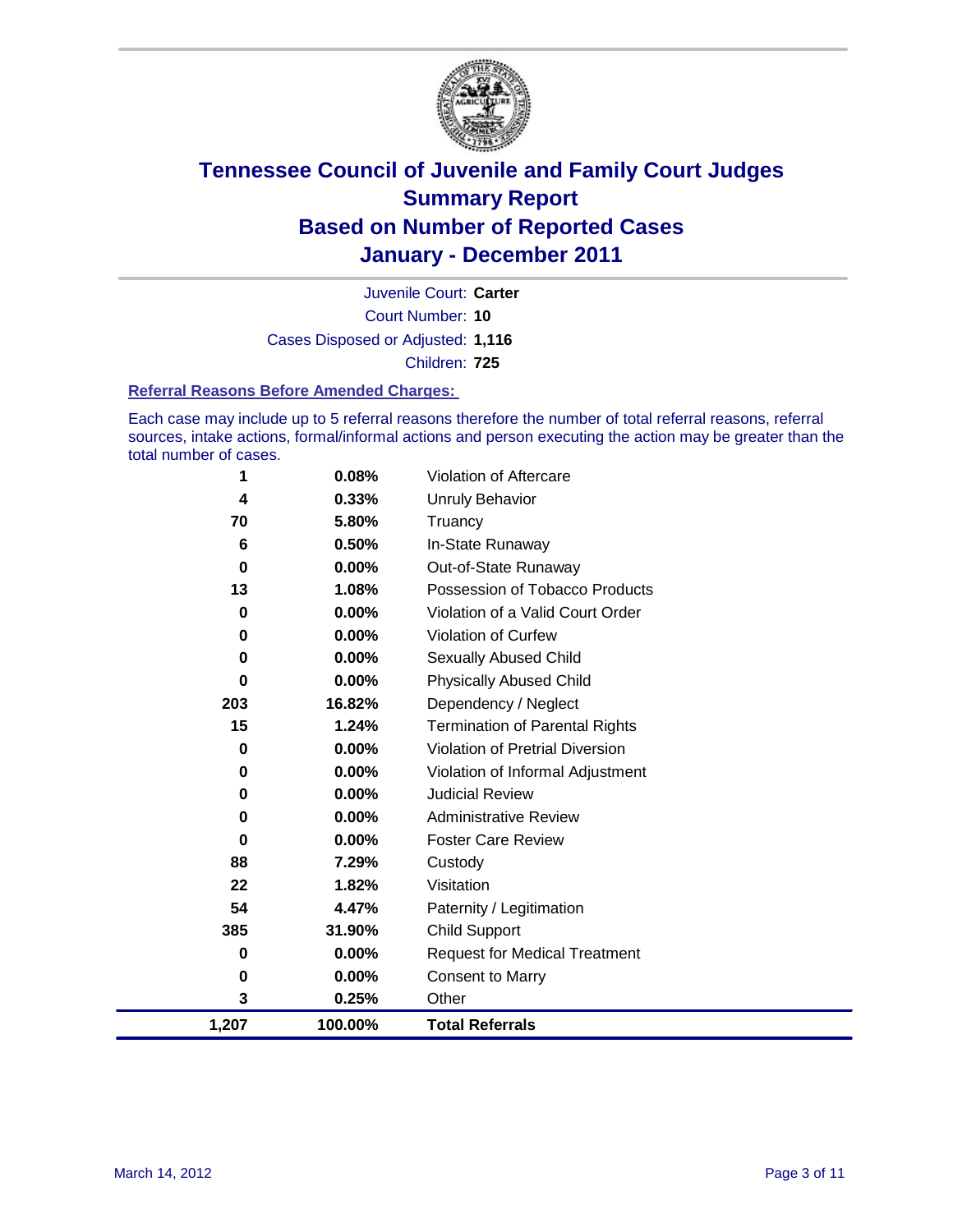

|                            |                                   | Juvenile Court: Carter            |
|----------------------------|-----------------------------------|-----------------------------------|
|                            |                                   | Court Number: 10                  |
|                            | Cases Disposed or Adjusted: 1,116 |                                   |
|                            |                                   | Children: 725                     |
| <b>Referral Sources: 1</b> |                                   |                                   |
| 269                        | 22.29%                            | Law Enforcement                   |
| 233                        | 19.30%                            | Parents                           |
| 134                        | 11.10%                            | <b>Relatives</b>                  |
| $\bf{0}$                   | 0.00%                             | Self                              |
| 73                         | 6.05%                             | School                            |
| $\bf{0}$                   | 0.00%                             | <b>CSA</b>                        |
| 45                         | 3.73%                             | <b>DCS</b>                        |
| 0                          | 0.00%                             | <b>Other State Department</b>     |
| 0                          | 0.00%                             | <b>District Attorney's Office</b> |
| 34                         | 2.82%                             | <b>Court Staff</b>                |
| 333                        | 27.59%                            | Social Agency                     |
| 6                          | 0.50%                             | <b>Other Court</b>                |
| $\overline{7}$             | 0.58%                             | Victim                            |
| $\mathbf{2}$               | 0.17%                             | Child & Parent                    |
| 0                          | 0.00%                             | Hospital                          |
| 0                          | 0.00%                             | Unknown                           |
| 71                         | 5.88%                             | Other                             |
| 1,207                      | 100.00%                           | <b>Total Referral Sources</b>     |

### **Age of Child at Referral: 2**

| $\bf{0}$ | 0.00%  | <b>Unknown</b>     |
|----------|--------|--------------------|
| 0        | 0.00%  | Ages 19 and Over   |
| 56       | 7.72%  | Ages 17 through 18 |
| 117      | 16.14% | Ages 15 through 16 |
| 56       | 7.72%  | Ages 13 through 14 |
| 29       | 4.00%  | Ages 11 through 12 |
| 467      | 64.41% | Ages 10 and Under  |
|          |        |                    |

<sup>1</sup> If different than number of Referral Reasons (1207), verify accuracy of your court's data.

<sup>2</sup> One child could be counted in multiple categories, verify accuracy of your court's data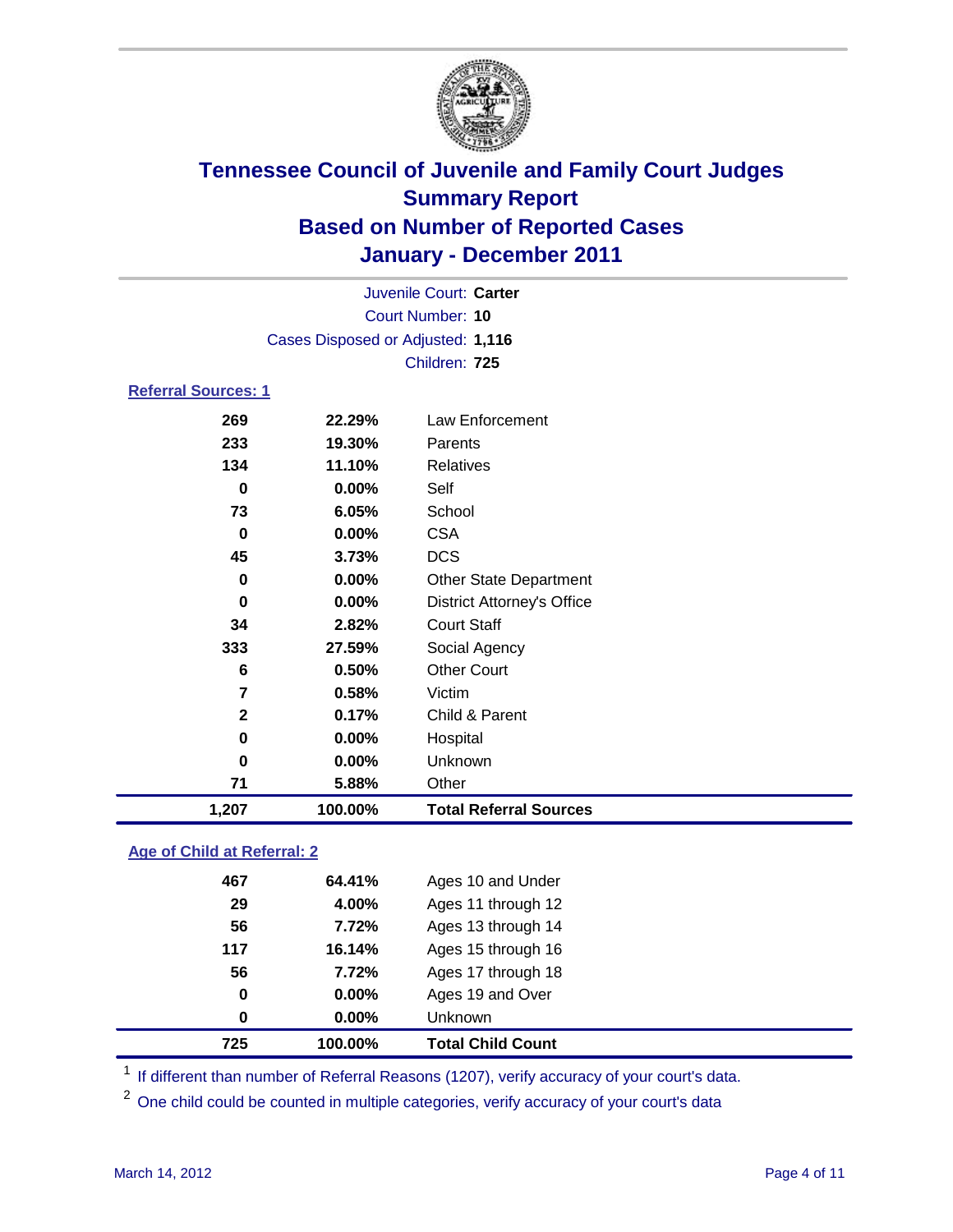

| Juvenile Court: Carter                  |                                   |                          |  |  |  |
|-----------------------------------------|-----------------------------------|--------------------------|--|--|--|
|                                         | <b>Court Number: 10</b>           |                          |  |  |  |
|                                         | Cases Disposed or Adjusted: 1,116 |                          |  |  |  |
|                                         |                                   | Children: 725            |  |  |  |
| Sex of Child: 1                         |                                   |                          |  |  |  |
| 385                                     | 53.10%                            | Male                     |  |  |  |
| 340                                     | 46.90%                            | Female                   |  |  |  |
| $\bf{0}$                                | 0.00%                             | Unknown                  |  |  |  |
| 725                                     | 100.00%                           | <b>Total Child Count</b> |  |  |  |
| Race of Child: 1                        |                                   |                          |  |  |  |
| 716                                     | 98.76%                            | White                    |  |  |  |
| 1                                       | 0.14%                             | African American         |  |  |  |
| 0                                       | 0.00%                             | Native American          |  |  |  |
| 0                                       | 0.00%                             | Asian                    |  |  |  |
| 5                                       | 0.69%                             | Mixed                    |  |  |  |
| 3                                       | 0.41%                             | Unknown                  |  |  |  |
| 725                                     | 100.00%                           | <b>Total Child Count</b> |  |  |  |
| <b>Hispanic Origin: 1</b>               |                                   |                          |  |  |  |
| 3                                       | 0.41%                             | Yes                      |  |  |  |
| 722                                     | 99.59%                            | <b>No</b>                |  |  |  |
| $\bf{0}$                                | 0.00%                             | Unknown                  |  |  |  |
| 725                                     | 100.00%                           | <b>Total Child Count</b> |  |  |  |
| <b>School Enrollment of Children: 1</b> |                                   |                          |  |  |  |
| 693                                     | 95.59%                            | Yes                      |  |  |  |
| 25                                      | 3.45%                             | No                       |  |  |  |
| $\overline{7}$                          | 0.97%                             | Unknown                  |  |  |  |
| 725                                     | 100.00%                           | <b>Total Child Count</b> |  |  |  |

One child could be counted in multiple categories, verify accuracy of your court's data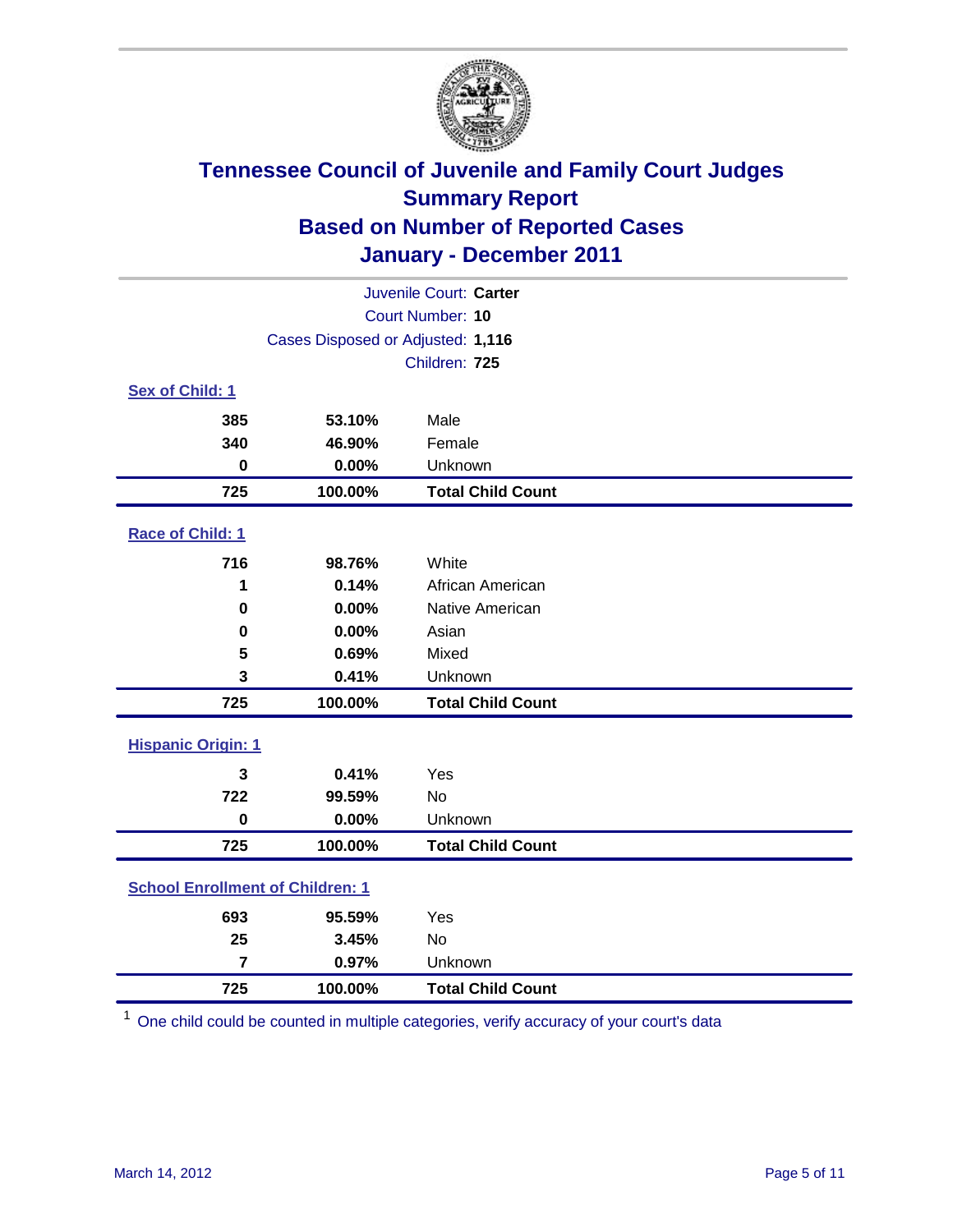

Court Number: **10** Juvenile Court: **Carter** Cases Disposed or Adjusted: **1,116** Children: **725**

### **Living Arrangement of Child at Time of Referral: 1**

| 725 | 100.00%  | <b>Total Child Count</b>     |  |
|-----|----------|------------------------------|--|
| 73  | 10.07%   | Other                        |  |
| 14  | 1.93%    | Unknown                      |  |
| 0   | $0.00\%$ | Independent                  |  |
| 0   | $0.00\%$ | In an Institution            |  |
| 0   | $0.00\%$ | In a Residential Center      |  |
| 0   | $0.00\%$ | In a Group Home              |  |
| 9   | 1.24%    | With Foster Family           |  |
| 25  | 3.45%    | With Adoptive Parents        |  |
| 36  | 4.97%    | <b>With Relatives</b>        |  |
| 44  | 6.07%    | <b>With Father</b>           |  |
| 356 | 49.10%   | <b>With Mother</b>           |  |
| 1   | 0.14%    | With Mother and Stepfather   |  |
| 0   | $0.00\%$ | With Father and Stepmother   |  |
| 167 | 23.03%   | With Both Biological Parents |  |
|     |          |                              |  |

#### **Type of Detention: 2**

| 1.116 | 100.00%  | <b>Total Detention Count</b> |  |
|-------|----------|------------------------------|--|
| 20    | 1.79%    | Other                        |  |
| 1,092 | 97.85%   | Does Not Apply               |  |
| 0     | $0.00\%$ | <b>Unknown</b>               |  |
| 0     | 0.00%    | <b>Psychiatric Hospital</b>  |  |
| 0     | 0.00%    | Jail - No Separation         |  |
| 0     | $0.00\%$ | Jail - Partial Separation    |  |
| 0     | $0.00\%$ | Jail - Complete Separation   |  |
| 4     | 0.36%    | Juvenile Detention Facility  |  |
| 0     | $0.00\%$ | Non-Secure Placement         |  |
|       |          |                              |  |

<sup>1</sup> One child could be counted in multiple categories, verify accuracy of your court's data

<sup>2</sup> If different than number of Cases (1116) verify accuracy of your court's data.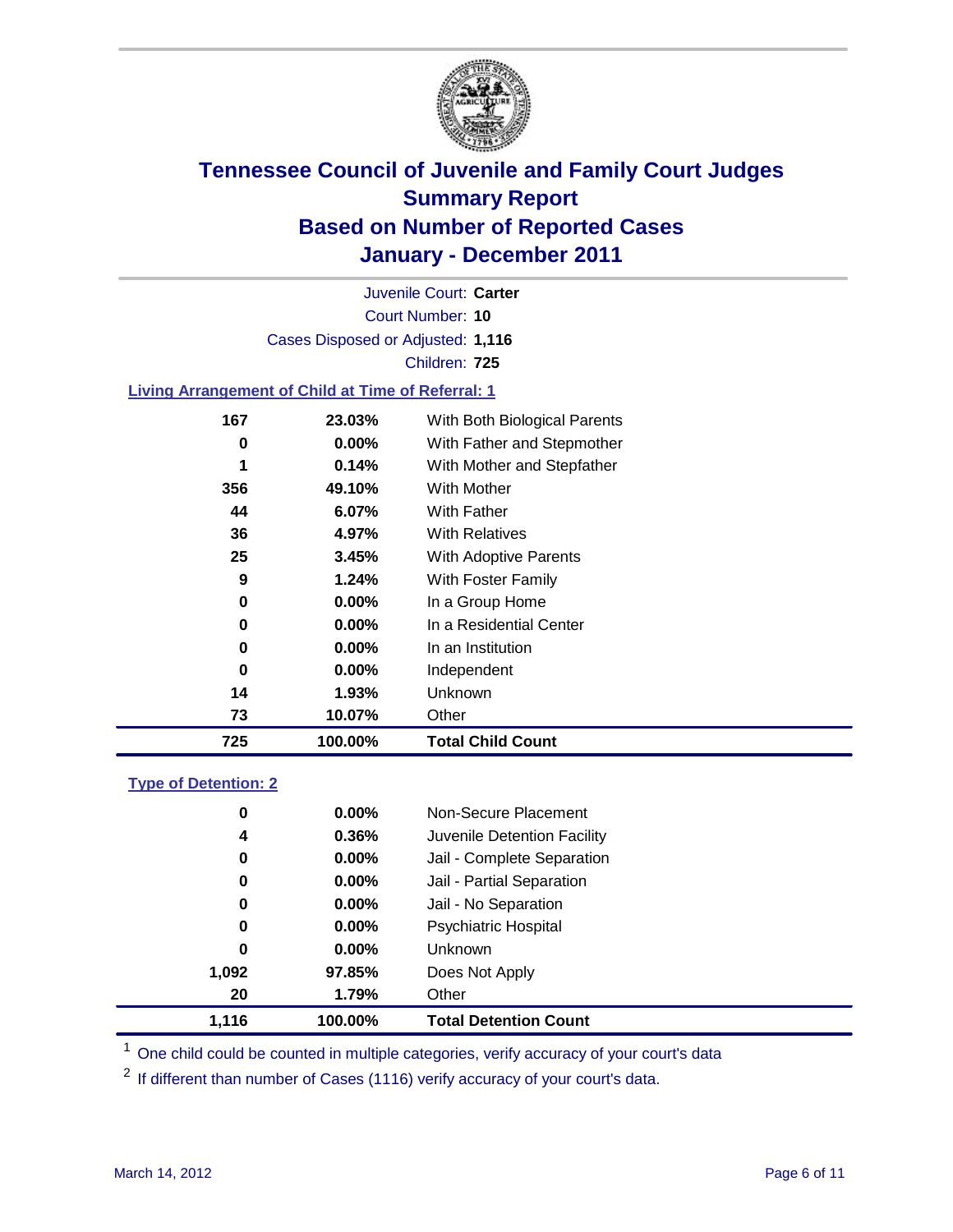

| Juvenile Court: Carter                             |                                   |                                      |  |  |  |
|----------------------------------------------------|-----------------------------------|--------------------------------------|--|--|--|
|                                                    | Court Number: 10                  |                                      |  |  |  |
|                                                    | Cases Disposed or Adjusted: 1,116 |                                      |  |  |  |
|                                                    |                                   | Children: 725                        |  |  |  |
| <b>Placement After Secure Detention Hearing: 1</b> |                                   |                                      |  |  |  |
| $\mathbf 2$                                        | 0.18%                             | Returned to Prior Living Arrangement |  |  |  |
| $\bf{0}$                                           | 0.00%                             | Juvenile Detention Facility          |  |  |  |
| $\bf{0}$                                           | 0.00%                             | Jail                                 |  |  |  |
| 0                                                  | 0.00%                             | Shelter / Group Home                 |  |  |  |
| 20                                                 | 1.79%                             | Foster Family Home                   |  |  |  |
| 0                                                  | 0.00%                             | Psychiatric Hospital                 |  |  |  |
| 0                                                  | 0.00%                             | Unknown                              |  |  |  |
| 1,092                                              | 97.85%                            | Does Not Apply                       |  |  |  |
| 2                                                  | 0.18%                             | Other                                |  |  |  |
| 1,116                                              | 100.00%                           | <b>Total Placement Count</b>         |  |  |  |
|                                                    |                                   |                                      |  |  |  |
| <b>Intake Actions: 2</b>                           |                                   |                                      |  |  |  |
| 1,184                                              | 98.09%                            | <b>Petition Filed</b>                |  |  |  |
| 5                                                  | 0.41%                             | <b>Motion Filed</b>                  |  |  |  |
| 0                                                  | 0.00%                             | <b>Citation Processed</b>            |  |  |  |
| 0                                                  | 0.00%                             | Notification of Paternity Processed  |  |  |  |
| $\bf{0}$                                           | 0.00%                             | Scheduling of Judicial Review        |  |  |  |
| 0                                                  | 0.00%                             | Scheduling of Administrative Review  |  |  |  |
| 0                                                  | 0.00%                             | Scheduling of Foster Care Review     |  |  |  |
| 0                                                  | 0.00%                             | Unknown                              |  |  |  |
| 0                                                  | 0.00%                             | Does Not Apply                       |  |  |  |
| 18                                                 | 1.49%                             | Other                                |  |  |  |
| 1,207                                              | 100.00%                           | <b>Total Intake Count</b>            |  |  |  |

<sup>1</sup> If different than number of Cases (1116) verify accuracy of your court's data.

<sup>2</sup> If different than number of Referral Reasons (1207), verify accuracy of your court's data.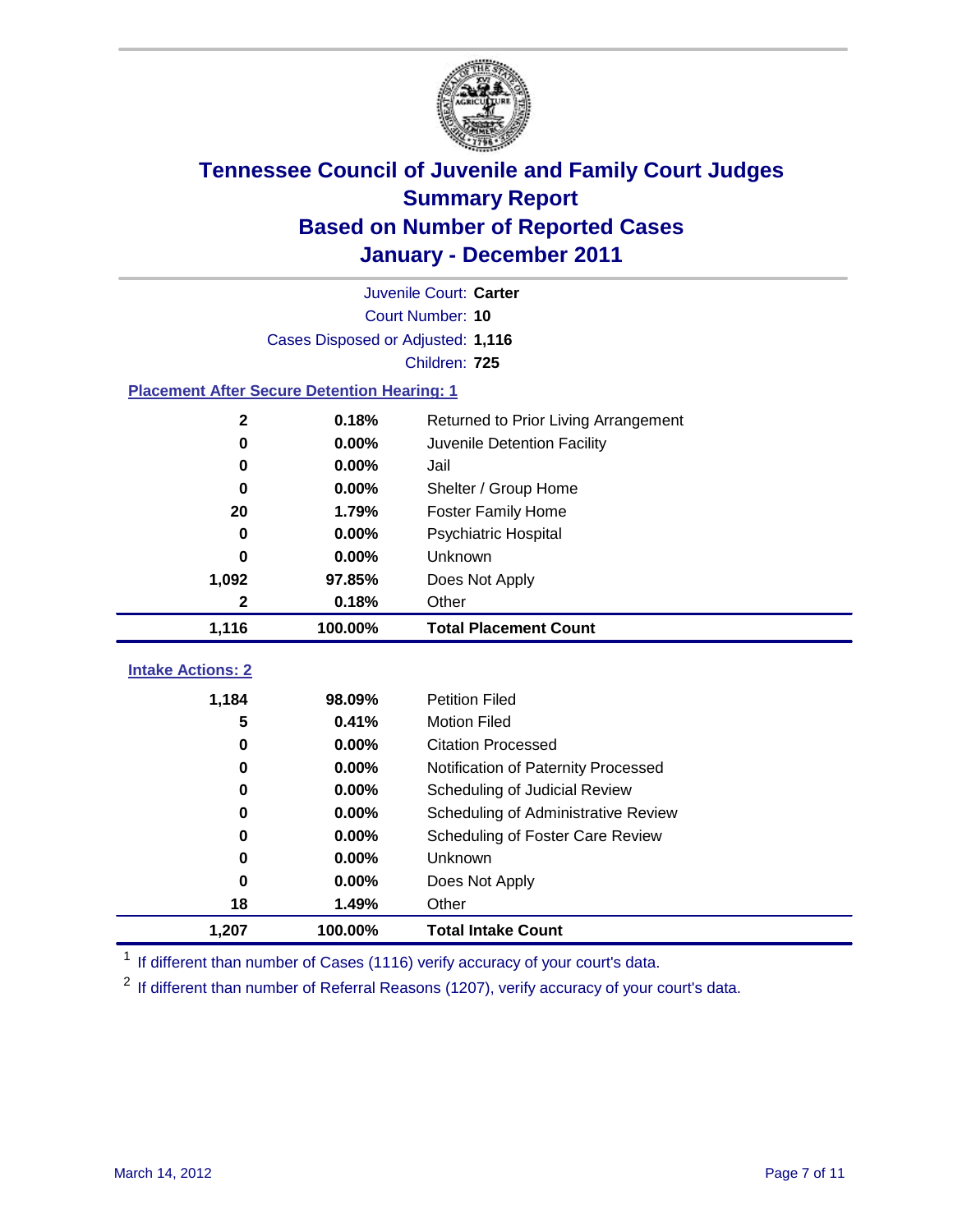

Court Number: **10** Juvenile Court: **Carter** Cases Disposed or Adjusted: **1,116** Children: **725**

#### **Last Grade Completed by Child: 1**

| 725      | 100.00% | <b>Total Child Count</b> |
|----------|---------|--------------------------|
| 205      | 28.28%  | Other                    |
| 89       | 12.28%  | Unknown                  |
| $\bf{0}$ | 0.00%   | Never Attended School    |
| 0        | 0.00%   | Graduated                |
| $\bf{0}$ | 0.00%   | <b>GED</b>               |
| 0        | 0.00%   | Non-Graded Special Ed    |
| 26       | 3.59%   | 12th Grade               |
| 35       | 4.83%   | 11th Grade               |
| 46       | 6.34%   | 10th Grade               |
| 77       | 10.62%  | 9th Grade                |
| 34       | 4.69%   | 8th Grade                |
| 26       | 3.59%   | 7th Grade                |
| 27       | 3.72%   | 6th Grade                |
| 15       | 2.07%   | 5th Grade                |
| 25       | 3.45%   | 4th Grade                |
| 21       | 2.90%   | 3rd Grade                |
| 30       | 4.14%   | 2nd Grade                |
| 34       | 4.69%   | 1st Grade                |
| 9        | 1.24%   | Kindergarten             |
| $\bf{0}$ | 0.00%   | Preschool                |
| 26       | 3.59%   | Too Young for School     |

### **Enrolled in Special Education: 1**

| 0   | $0.00\%$ | Yes                      |
|-----|----------|--------------------------|
| 661 | 91.17%   | No                       |
| 64  | 8.83%    | <b>Unknown</b>           |
| 725 | 100.00%  | <b>Total Child Count</b> |

One child could be counted in multiple categories, verify accuracy of your court's data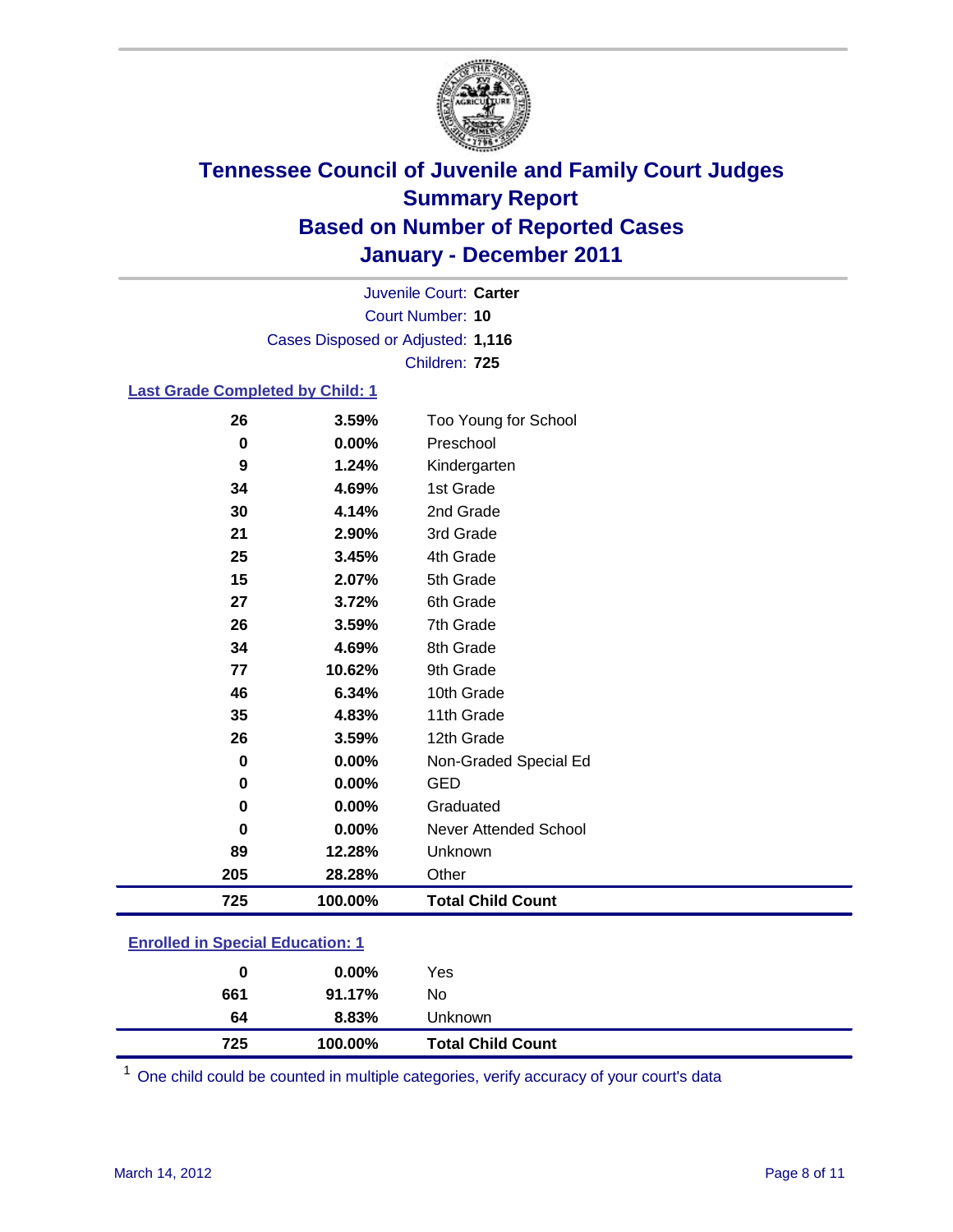

| Juvenile Court: Carter       |                                   |                           |  |  |  |
|------------------------------|-----------------------------------|---------------------------|--|--|--|
|                              | Court Number: 10                  |                           |  |  |  |
|                              | Cases Disposed or Adjusted: 1,116 |                           |  |  |  |
|                              |                                   | Children: 725             |  |  |  |
| <b>Action Executed By: 1</b> |                                   |                           |  |  |  |
| 1,199                        | 99.34%                            | Judge                     |  |  |  |
| 1                            | 0.08%                             | Magistrate                |  |  |  |
| 7                            | 0.58%                             | <b>YSO</b>                |  |  |  |
| 0                            | $0.00\%$                          | Other                     |  |  |  |
| 0                            | 0.00%                             | Unknown                   |  |  |  |
| 1,207                        | 100.00%                           | <b>Total Action Count</b> |  |  |  |

### **Formal / Informal Actions: 1**

| 131          | 10.85%   | Dismissed                                        |
|--------------|----------|--------------------------------------------------|
| 5            | 0.41%    | Retired / Nolle Prosequi                         |
| 267          | 22.12%   | <b>Complaint Substantiated Delinquent</b>        |
| 9            | 0.75%    | <b>Complaint Substantiated Status Offender</b>   |
| 74           | 6.13%    | <b>Complaint Substantiated Dependent/Neglect</b> |
| 0            | $0.00\%$ | <b>Complaint Substantiated Abused</b>            |
| $\bf{0}$     | $0.00\%$ | <b>Complaint Substantiated Mentally III</b>      |
| 45           | 3.73%    | Informal Adjustment                              |
| 0            | $0.00\%$ | <b>Pretrial Diversion</b>                        |
| $\mathbf{2}$ | 0.17%    | <b>Transfer to Adult Court Hearing</b>           |
| 0            | $0.00\%$ | Charges Cleared by Transfer to Adult Court       |
| $\mathbf{2}$ | 0.17%    | Special Proceeding                               |
| 0            | $0.00\%$ | <b>Review Concluded</b>                          |
| 611          | 50.62%   | Case Held Open                                   |
| 61           | 5.05%    | Other                                            |
| 0            | $0.00\%$ | <b>Unknown</b>                                   |
| 1,207        | 100.00%  | <b>Total Action Count</b>                        |

<sup>1</sup> If different than number of Referral Reasons (1207), verify accuracy of your court's data.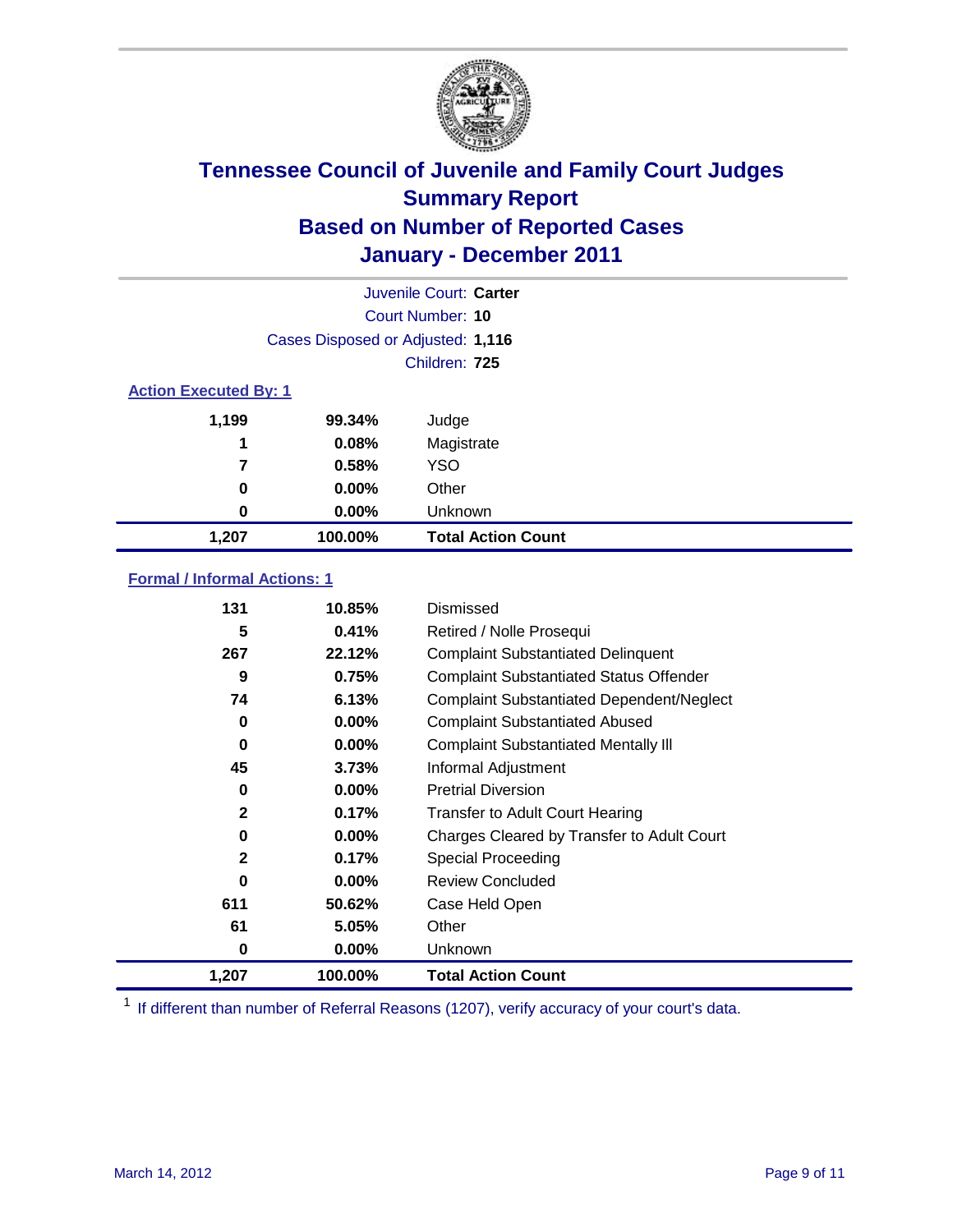

|                       |                                   | Juvenile Court: Carter                                |
|-----------------------|-----------------------------------|-------------------------------------------------------|
|                       |                                   | Court Number: 10                                      |
|                       | Cases Disposed or Adjusted: 1,116 |                                                       |
|                       |                                   | Children: 725                                         |
| <b>Case Outcomes:</b> |                                   | There can be multiple outcomes for one child or case. |
| 120                   | 8.42%                             | <b>Case Dismissed</b>                                 |
| 7                     | 0.49%                             | Case Retired or Nolle Prosequi                        |
| 38                    | 2.67%                             | Warned / Counseled                                    |
| 639                   | 44.84%                            | Held Open For Review                                  |
| 42                    | 2.95%                             | Supervision / Probation to Juvenile Court             |
| 0                     | 0.00%                             | <b>Probation to Parents</b>                           |
| 0                     | 0.00%                             | Referral to Another Entity for Supervision / Service  |
| 2                     | 0.14%                             | Referred for Mental Health Counseling                 |
| 1                     | 0.07%                             | Referred for Alcohol and Drug Counseling              |
| 0                     | 0.00%                             | <b>Referred to Alternative School</b>                 |
| 11                    | 0.77%                             | Referred to Private Child Agency                      |
| 0                     | 0.00%                             | Referred to Defensive Driving School                  |
| 0                     | 0.00%                             | Referred to Alcohol Safety School                     |
| 0                     | 0.00%                             | Referred to Juvenile Court Education-Based Program    |
| 0                     | 0.00%                             | Driver's License Held Informally                      |
| 0                     | 0.00%                             | <b>Voluntary Placement with DMHMR</b>                 |
| 0                     | 0.00%                             | <b>Private Mental Health Placement</b>                |
| 0                     | 0.00%                             | <b>Private MR Placement</b>                           |
| 2                     | 0.14%                             | Placement with City/County Agency/Facility            |
| 0                     | 0.00%                             | Placement with Relative / Other Individual            |
| 139                   | 9.75%                             | Fine                                                  |
| 0                     | 0.00%                             | <b>Public Service</b>                                 |
| 0                     | 0.00%                             | Restitution                                           |
| 0                     | 0.00%                             | <b>Runaway Returned</b>                               |
| 16                    | 1.12%                             | No Contact Order                                      |
| 0                     | 0.00%                             | Injunction Other than No Contact Order                |
| 0                     | 0.00%                             | <b>House Arrest</b>                                   |
| 0                     | 0.00%                             | <b>Court Defined Curfew</b>                           |
| 0                     | 0.00%                             | Dismissed from Informal Adjustment                    |
| 0                     | 0.00%                             | <b>Dismissed from Pretrial Diversion</b>              |
| 0                     | 0.00%                             | Released from Probation                               |
| 0                     | 0.00%                             | <b>Transferred to Adult Court</b>                     |
| 2                     | 0.14%                             | <b>DMHMR Involuntary Commitment</b>                   |